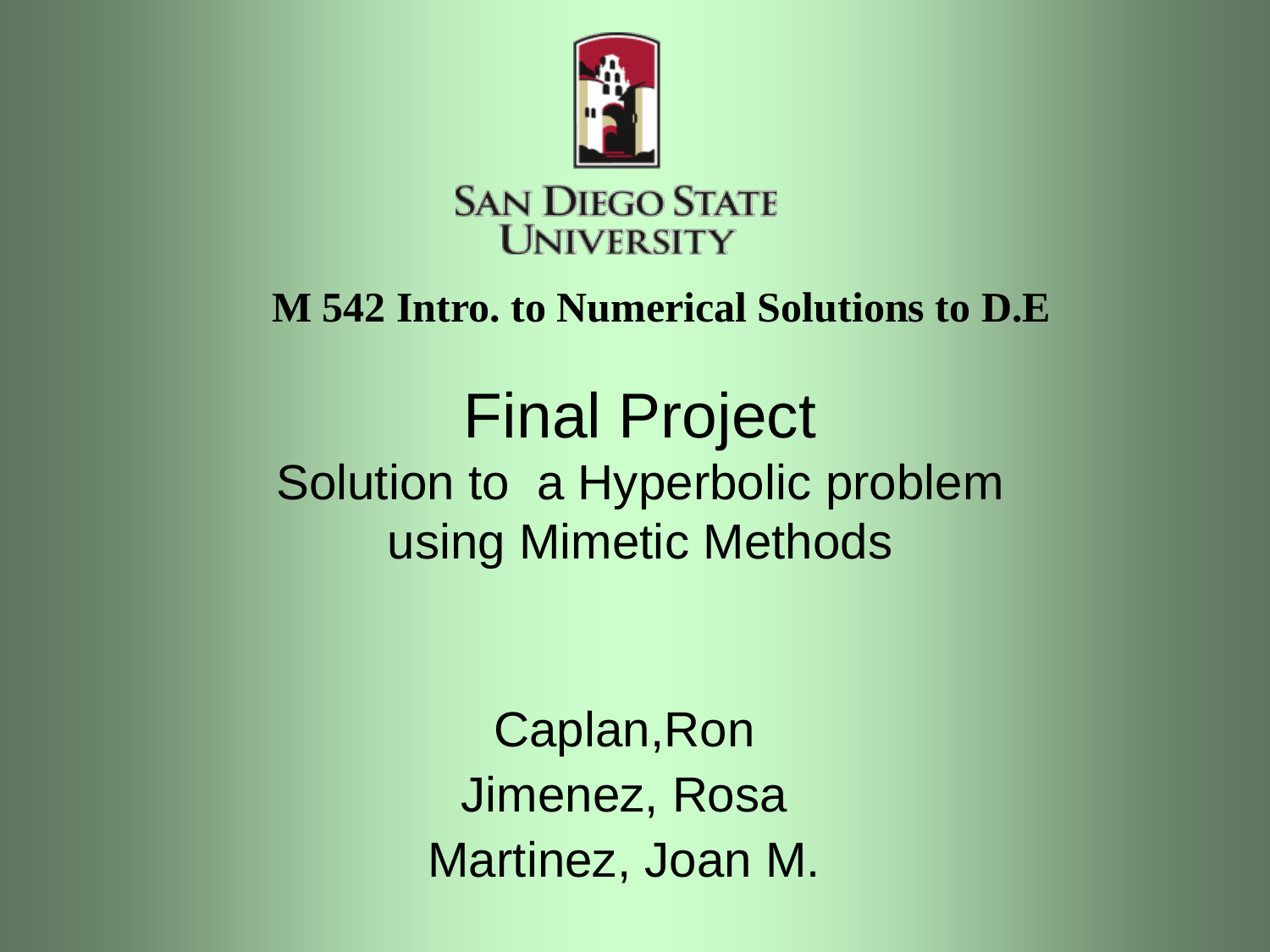# **Outline**

- Preliminaries
- Discrete Operators: D &G.
- 1-D problem. Results.
- 2-D Hyperbolic problem. Results.
- Conclusions.
- References.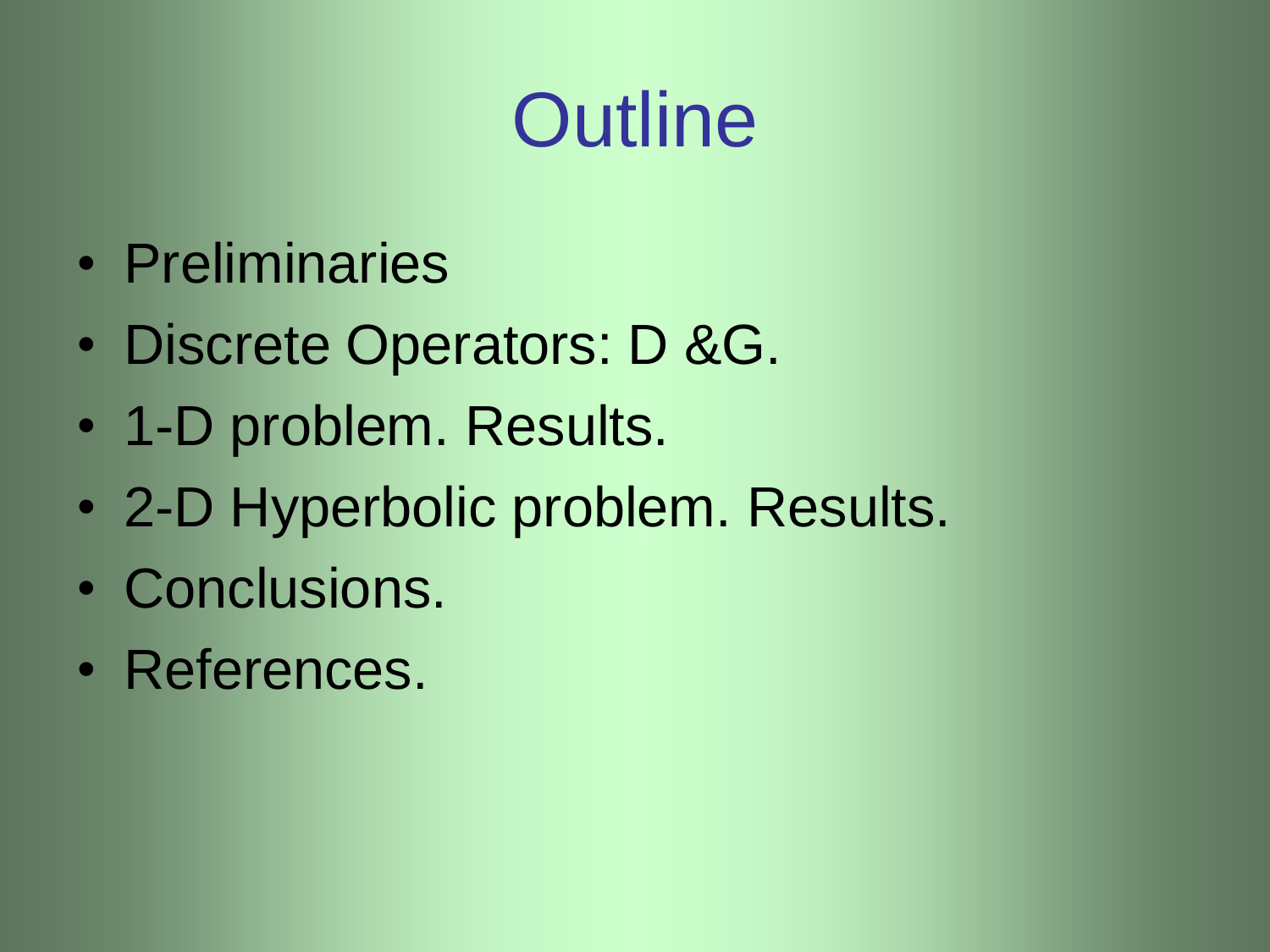### Preliminaries: Mimetic Methods.

Mimetic methods are a set of discrete operators DIV, GRAD, CURL that approximate continuum differential operators *div, grad, curl*, and preserve fundamental properties established in vector calculus.

### **Construction** (Castillo and Grone, 2003)**:**

The central problem is to find DIV, and GRAD to satisfy a discrete analogue of the divergence theorem:



A collection of values of *v* and *f* are defined in a staggered grid and collected in vectors **v** and **f**. Operators DIV, and GRAD become matrices D, and G that satisfy

 $<\!\hat{D}$  **v**, **f**  $>$  +  $<$  **v**, **G f**  $>$  =  $<$  B **v**, **f**  $>$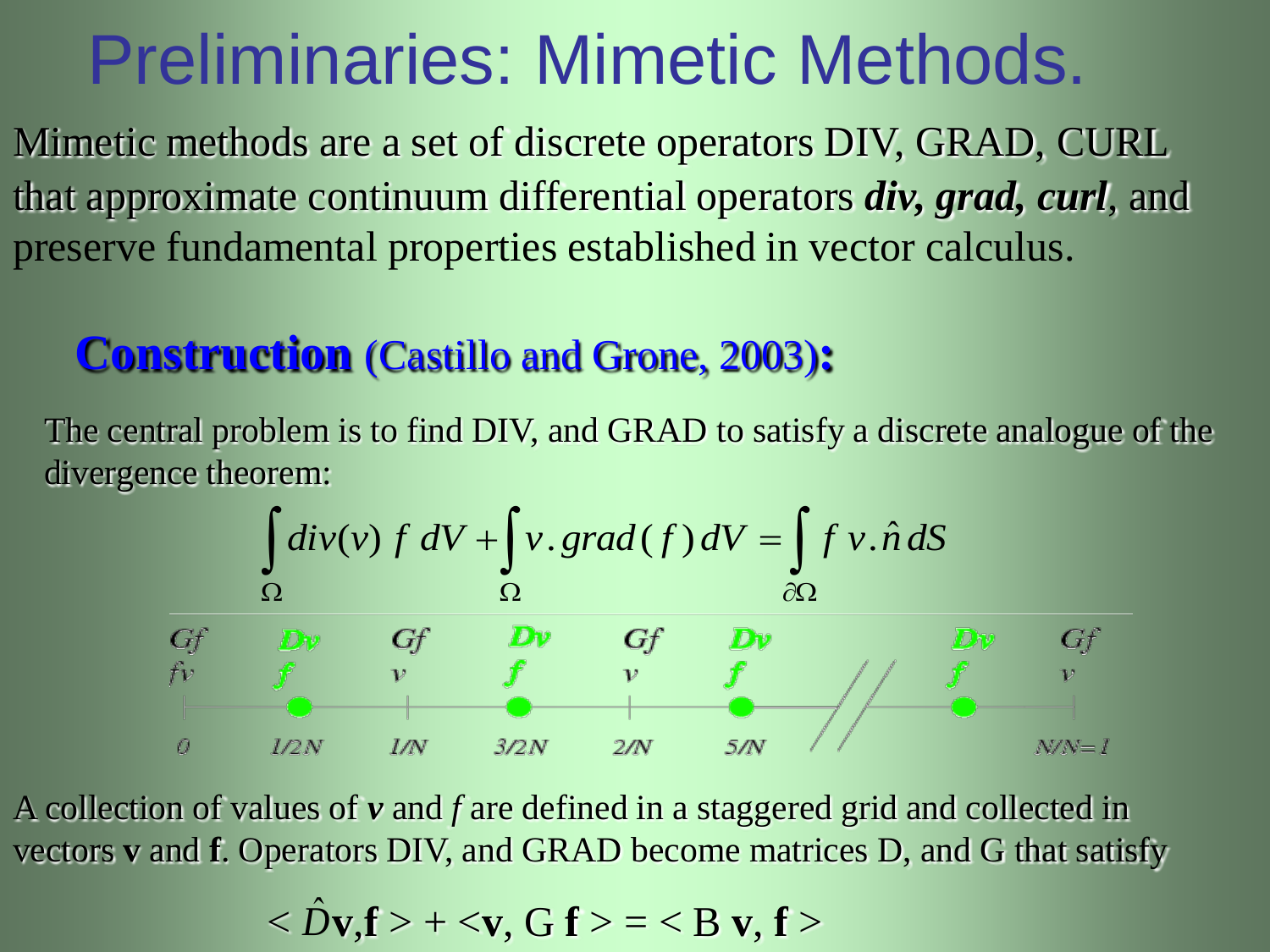### Second Order Discrete Operators

The simplest discrete divergence is given by

$$
(Dv)i+\frac{1}{2} = \frac{v_{i+1} - v_i}{h} \qquad 0 \le i \le N-1
$$

$$
hD = \begin{bmatrix} 0 & -1 & 1 & \cdots & \cdots & \vdots \\ \vdots & \ddots & \ddots & \ddots & \ddots & \vdots \\ \vdots & \ddots & \ddots & \ddots & -1 & 1 & 0 \\ 0 & \cdots & \cdots & 0 & -1 & 1 \end{bmatrix} \in R^{N \times (N+1)}
$$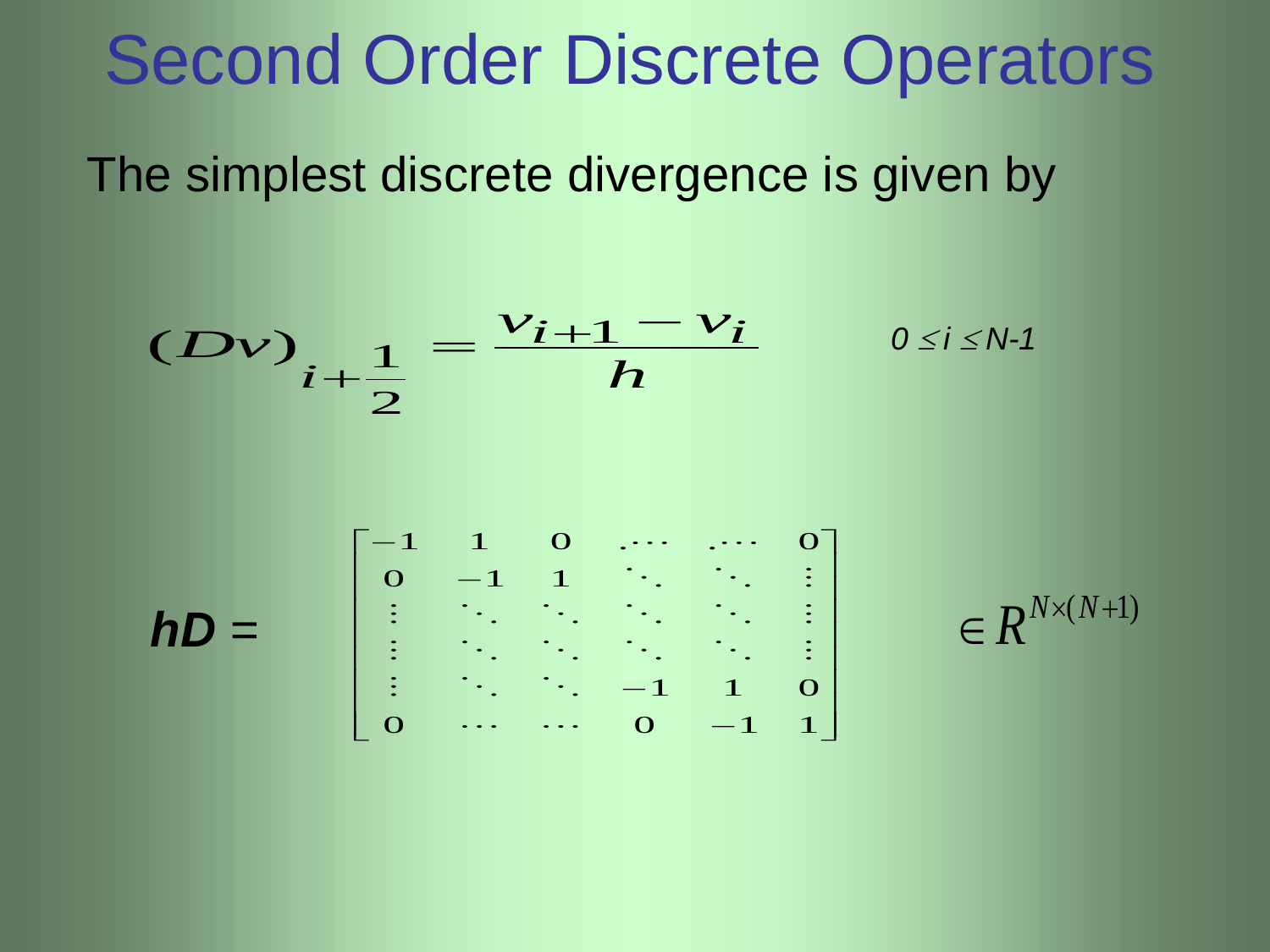• The discrete gradient is defined  $0 \le i \le N-1$ 

$$
(Gf)_i = \frac{f_{i+1/2} - f_{i-1/2}}{h}
$$

• h*G* =  $\mathbb{I}$  $\mathbb{I}$  $\mathbb{I}$  $\mathbb{I}$  $\mathbb{I}$  $\mathbb{I}$  $\mathcal{L}$  $\Box$  $\overline{\mathbb{1}}$ I ı ı ı ı ı  $\mathbb{R}$  $\overline{\phantom{a}}$  $\overline{\Gamma}$  $\overline{\phantom{0}}$  $\overline{\phantom{0}}$  $\overline{\phantom{0}}$  $-8$   $2$   $-$ 3 8 3 3  $\overline{1}$ 0 ... 0  $0 \t 0 \t -1 \t 1 \t 0$  $\overline{O}$  $\begin{bmatrix} 3 & 1 \\ 0 & -1 \end{bmatrix}$ 0 ... 0 3 1 3 3 8 ...  $\ddot{\cdot}$  ...  $\in R^{(N+1)\times(N+2)}$ 

The discrete Laplacian is  $L = \hat{D}G$   $\rfloor$  $\overline{\phantom{a}}$  $\vert$  $\overline{\phantom{a}}$  $\vert$  $\lfloor$  $\lceil$  $=$ 0 0  $where \hat{D} = |D| \in R^{(N+2)\times(N+2)}$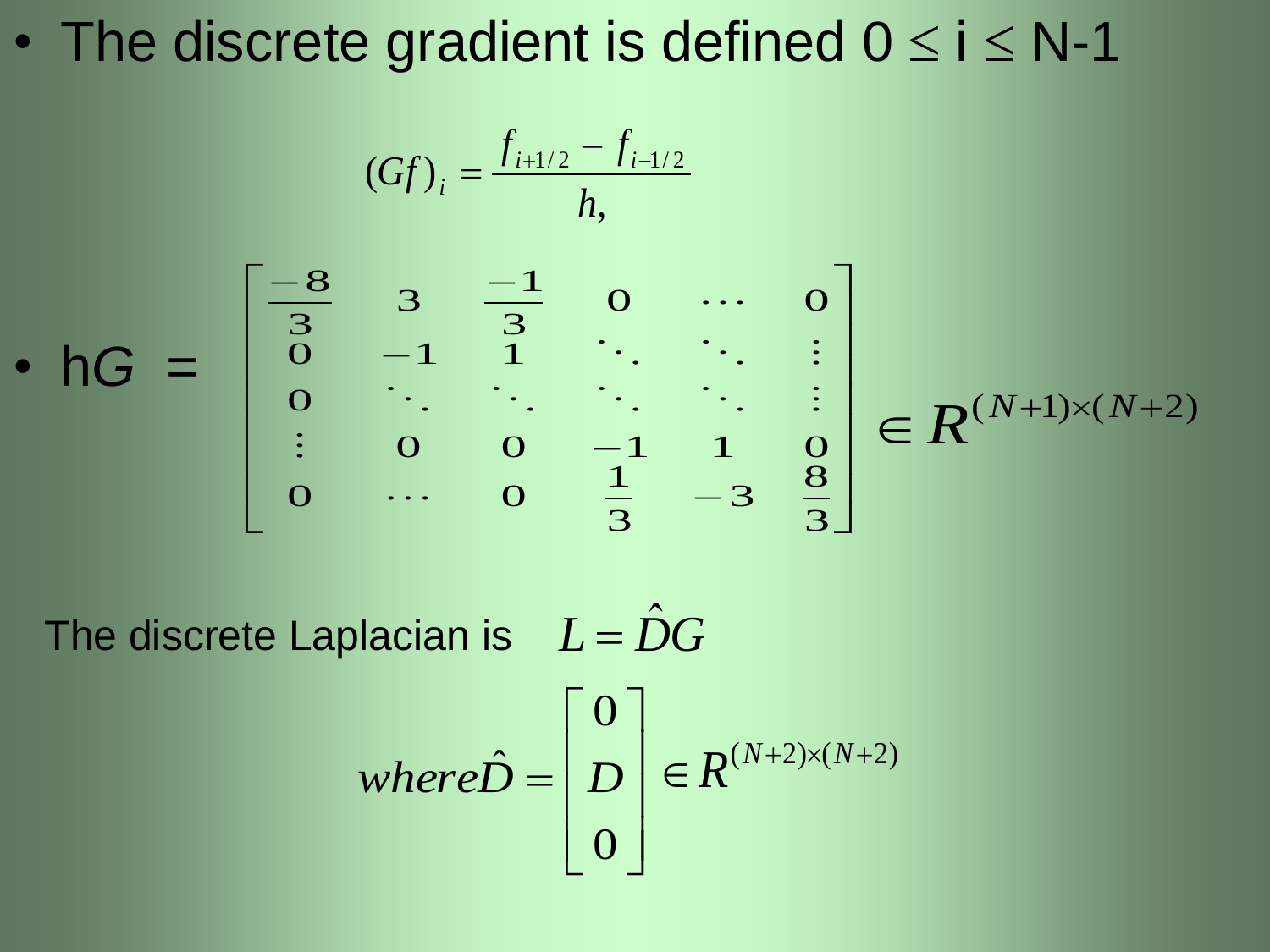Castillo and Grone (2003) introduced matrix *B* to write the discrete identity using standard inner products,

*< D v,f > + <v, G f > = < B v, f >*

 $B =$ I ı ı ı ı  $\overline{\phantom{a}}$  $\overline{\phantom{a}}$  $\overline{\mathbb{1}}$ I I I I I I  $\overline{\phantom{a}}$  $\overline{a}$ 0 ... ... 0 1 : ... ... 0 0<br>: ... ... 0 0 : ... ... ... ...<br>: ... ... ... . 0 0 ... ... : 1 0 ... ... 0

In addition, they proposed matrix *B*' by using weighted inner products,  $\left\langle \frac{ab}{p} \right\rangle$   $\left\langle \frac{b}{p} \right\rangle$   $\left\langle \frac{b}{p} \right\rangle$ *T Q*  $\left\langle \hat{Dv},\hat{f}_{cb}\right\rangle _{Q}+\left\langle \hat{G}^{T}v,\hat{f}_{cb}\right\rangle _{P}=\left\langle B'v,f\right\rangle _{Q}$ 

where  $Q \in \mathbb{R}^{(N+2)\times(N+2)}$  and  $P \in \mathbb{R}^{(N+1)\times(N+1)}$  are positive definite matrices consistently built. In this case,

 $B' = D + (PG)^{T}$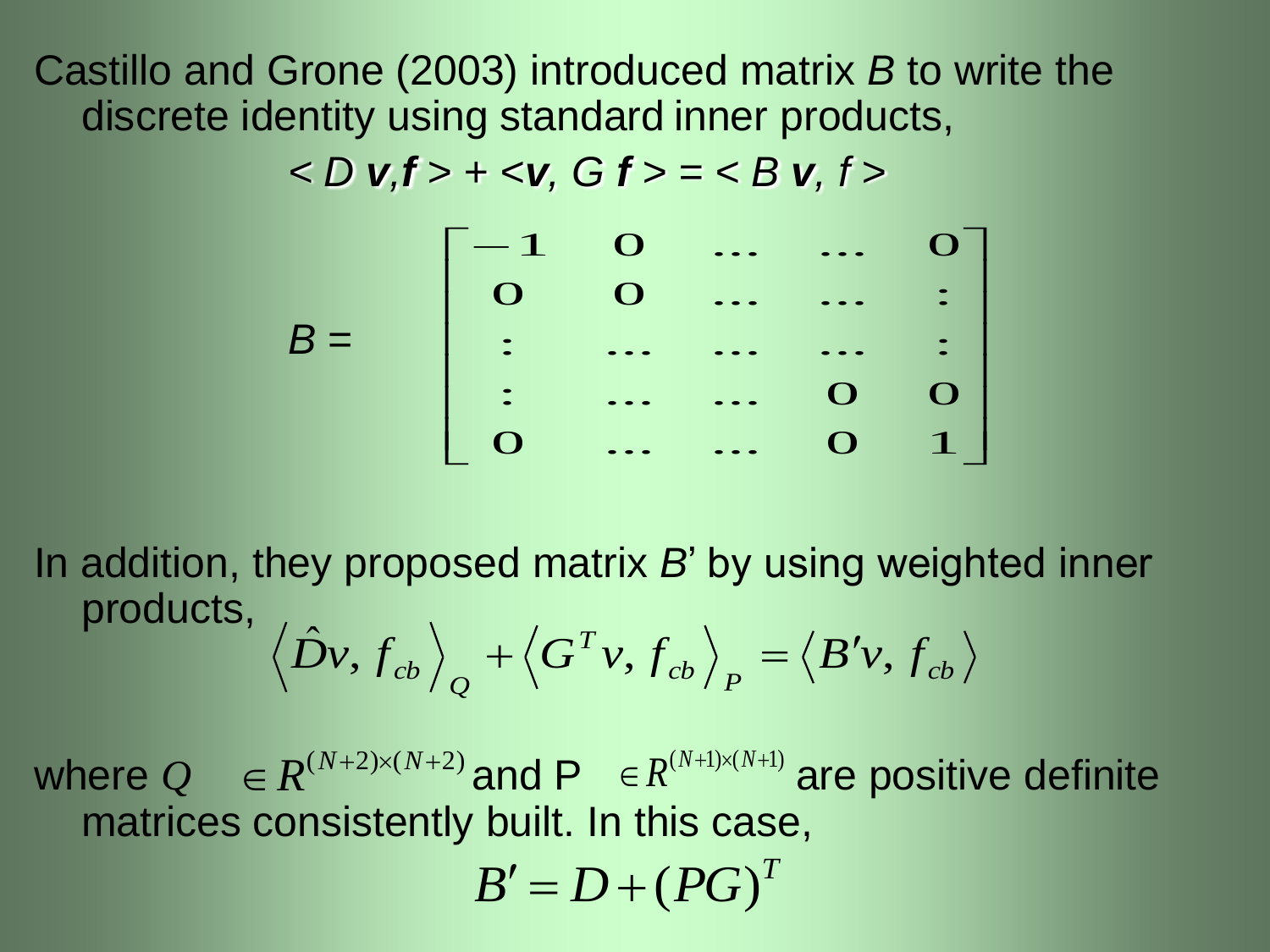## Model Problem

• General elliptic partial differential equation:

$$
-div(K grad u) = F(x) , x \in \Omega
$$

K is a tensor function,  $F(x)$  is a source term

• Robin boundary conditions:

$$
\beta(\hat{n}, K \, grad \, u) + \alpha \, u = \gamma \quad , \quad x \in \partial \Omega
$$

 $\alpha$ ,  $\beta$ ,  $\gamma$  are function given on  $\partial\Omega$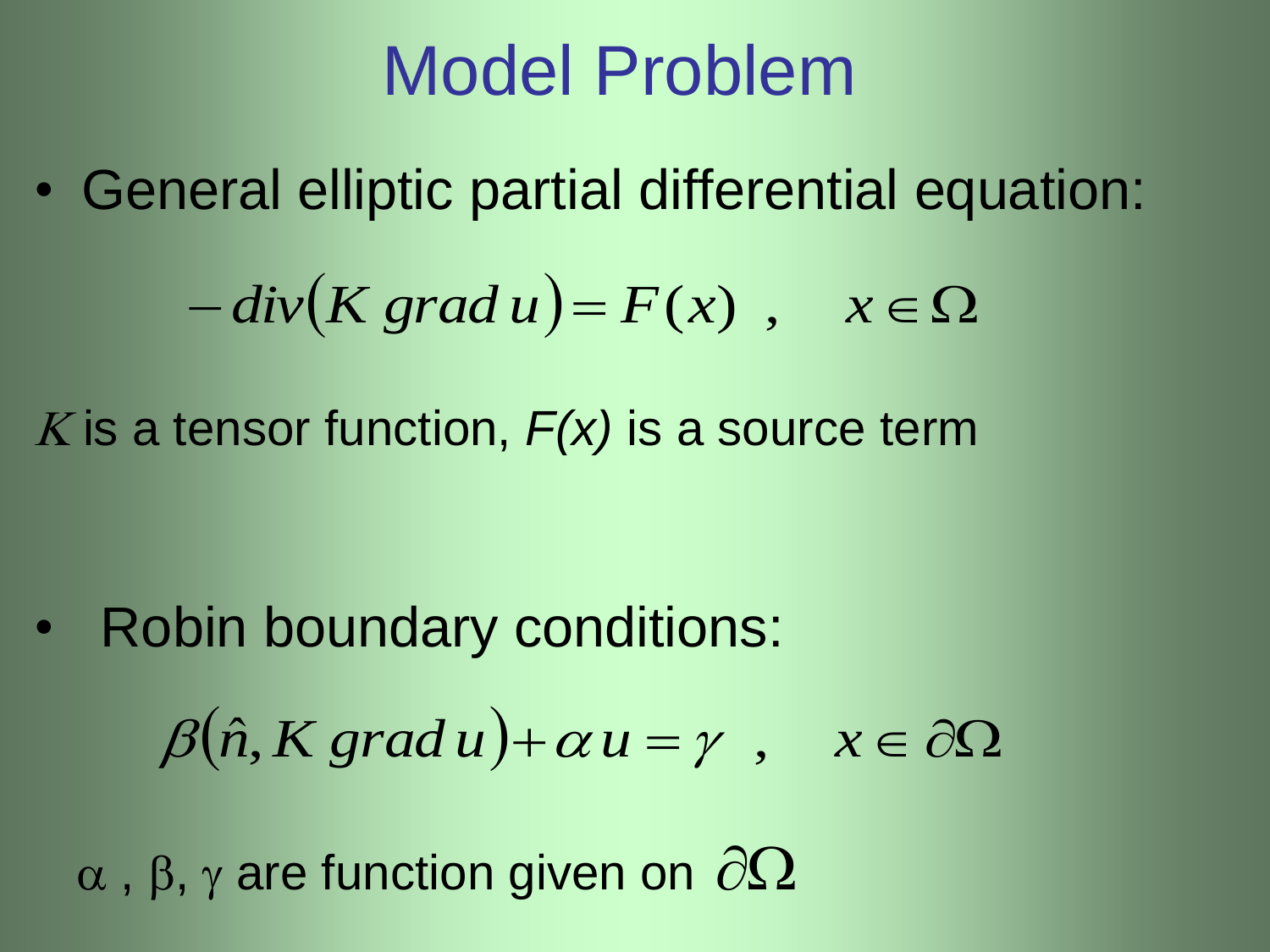### 1D cases of study

Case 1: Let, *F(x) =* 1 2  $\overline{\phantom{0}}$ ÷  $\lambda$  $\lambda^2 e^{\lambda z}$ *e*  $e^{\lambda x}$ 

• The elliptic partial differential equation is:  $-\nabla^2 u(x) = F(x)$  on [0, 1]

 $\bm{\beta}$ 

 $\overline{\phantom{0}}$ 

 $\alpha$ 

 $\lambda$ 

 $(e^{\lambda}-1)$ 

 $\mathcal{A}^-$ 

*e*

*e*

 $\mathcal{A}$ 

• Robin boundary conditions:

 $\alpha f(0) - \beta f'(0) = -1$ 

 $\alpha f(1) + \beta f'(1) = 0$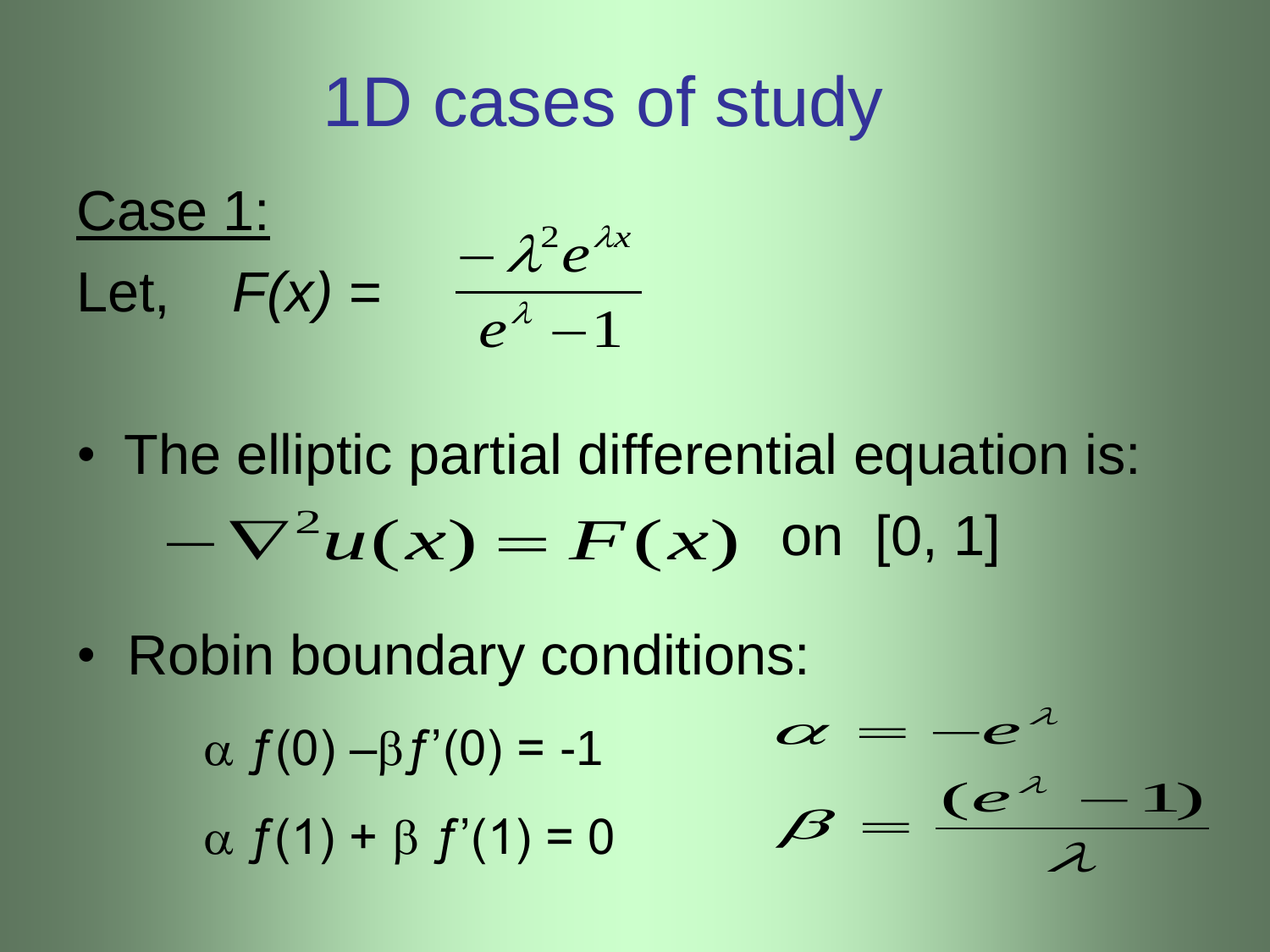### The exact solution is:

$$
u(x) = \frac{e^{\lambda x} - 1}{e^{\lambda} - 1}
$$

• The discretization process leads to any of these two systems of linear equations :

$$
(\alpha A + \beta BG + L)\widetilde{u} = f, \quad (1)
$$
  

$$
A = \begin{bmatrix} 1 & \cdots & 0 \\ \vdots & \cdots & \vdots \\ 0 & \cdots & 1 \end{bmatrix} \in R^{(N+2)\times(N+2)}
$$
  

$$
(\alpha A + \beta B'G + L)\widetilde{u} = f, \quad (2)
$$

for 
$$
f = (-1, F(x_1), F(x_3), \dots, F(x_{n-1}, 0))^T
$$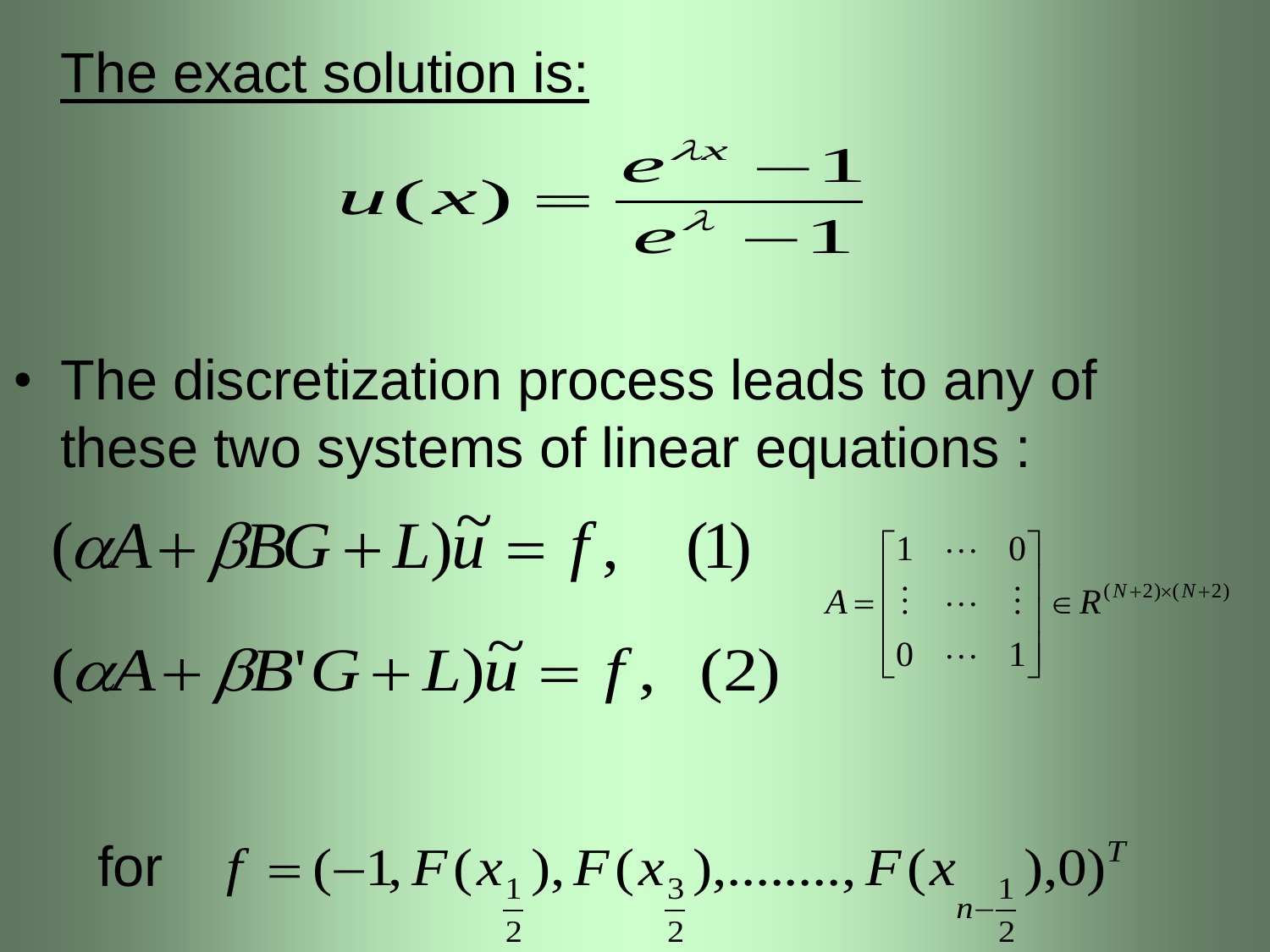# Numerical Results

• The truncation error is

$$
E_h = \left(\sum_{i=1}^{N-1} (\tilde{u} - u)^2 * h\right)^{1/2}
$$

• In this case we compare results using B and B'

|                   |            | $R^{\,\prime}$ |
|-------------------|------------|----------------|
| 0.20              | 0.00171780 | 0.00156968     |
| 0.10              | 0.00038992 | 0.00034941     |
| $\overline{0.05}$ | 0.00009085 | 0.00008365     |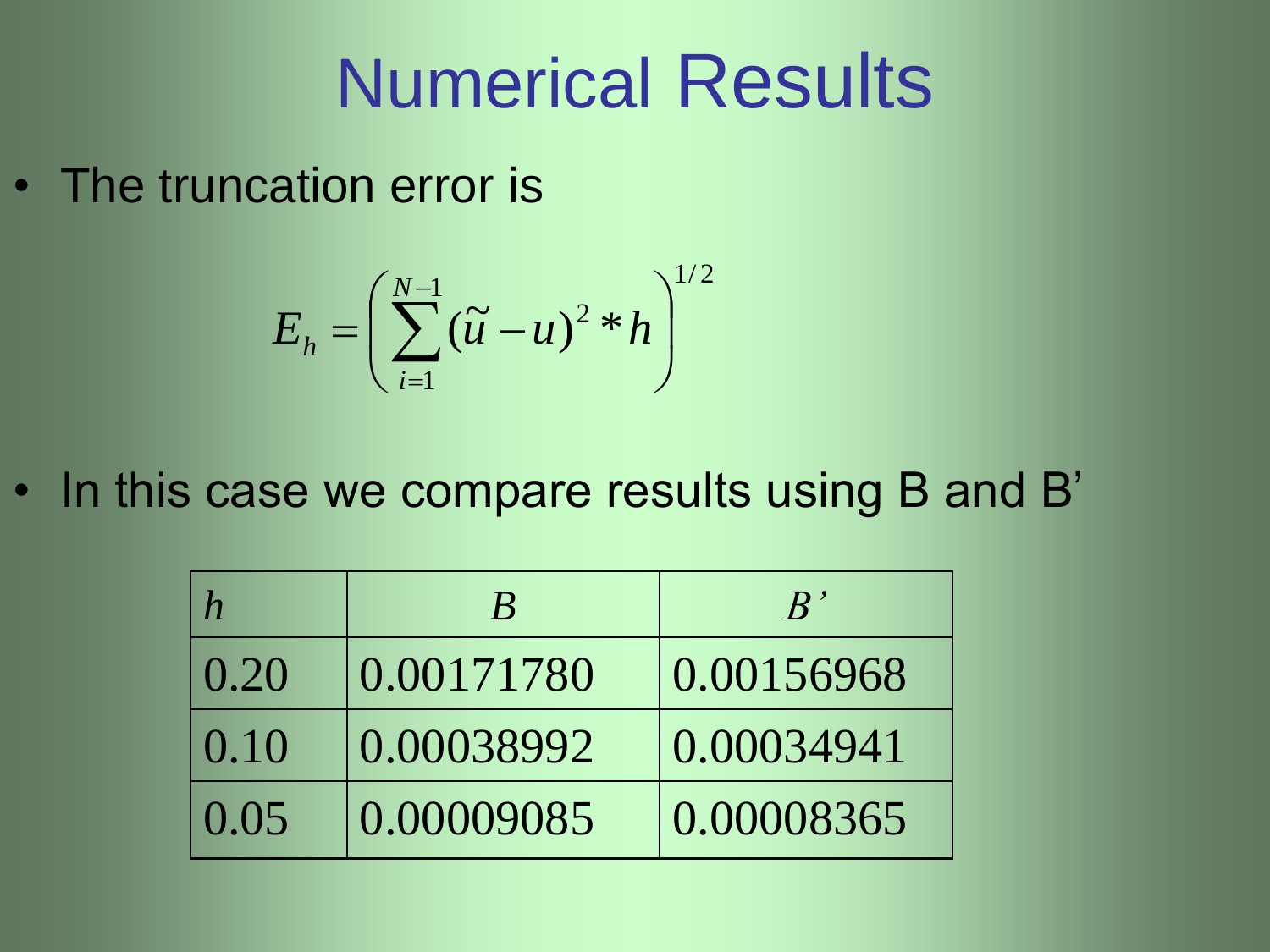### 2-D Model Problem: 1st case

• Hyperbolic PDE: Wave equation homogeneous

 $u_{tt} - c^2 \text{div}(\text{grad } u) = 0$ ,  $x \in [0,1], y \in [0,1]$ 

 $u_t(0, x, y) = f_2(x, y) = 0$  $u(0,x,y) = f_1(x,y) = A\sin(kx)\sin(ky)$ 

• Initial Conditions: • Exact Solution:

 $u(t, x, y) = A \sin(kx) \sin(ky) \cos(\omega t),$ 

 $where k = m\pi, l = n\pi, \omega^2 = c^2(k^2 + l^2)$ 

•Dirichlet boundary conditions:

 $\alpha u = \gamma$ ,  $\bar{x} \in \partial \Omega$ 

 $\alpha$ ,  $\gamma$  are functions given on  $\partial\Omega$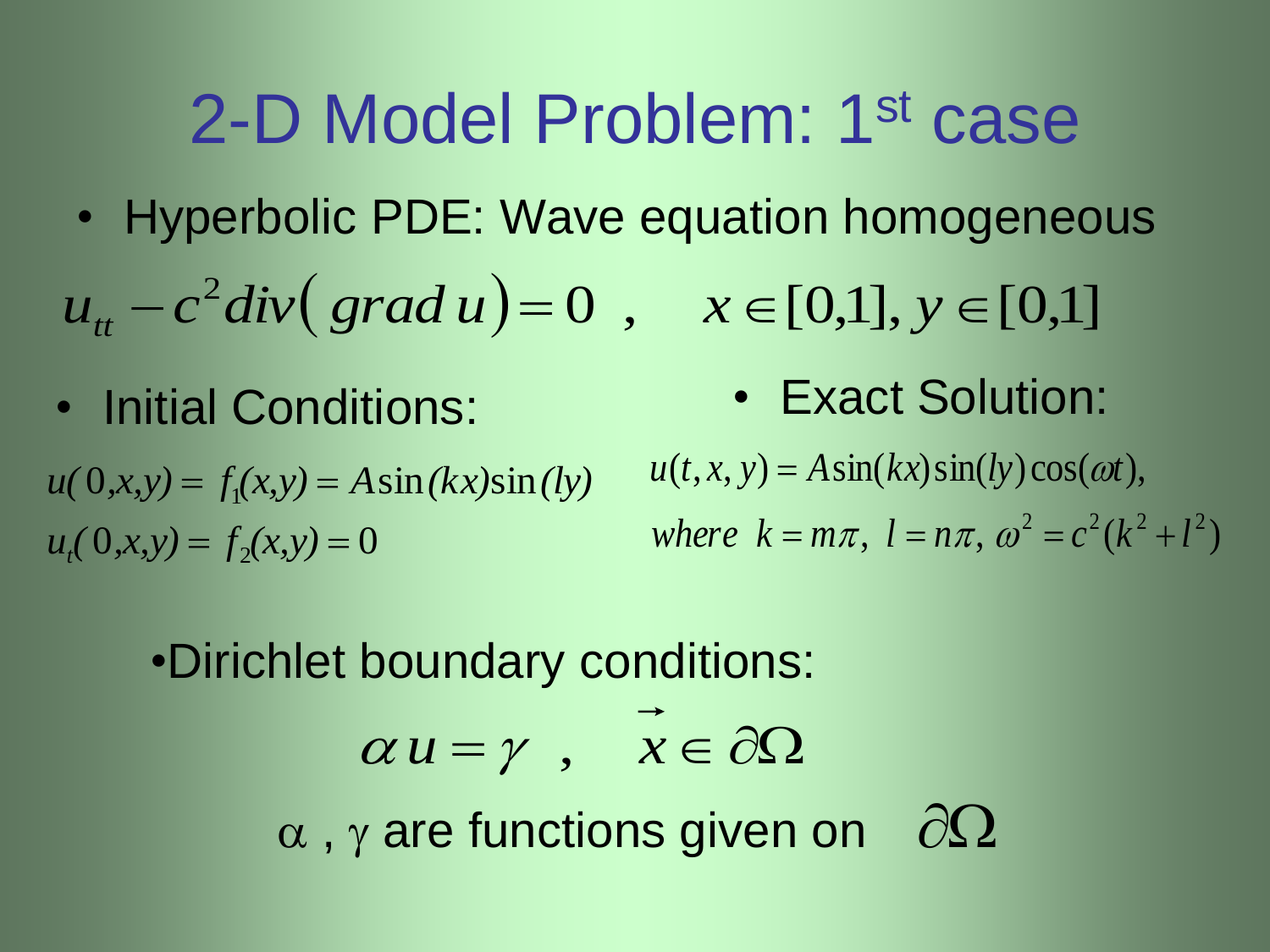## Numerical results: 1<sup>st</sup> case

### **Finite Difference Mimetic Method**

Solution from mimetic method

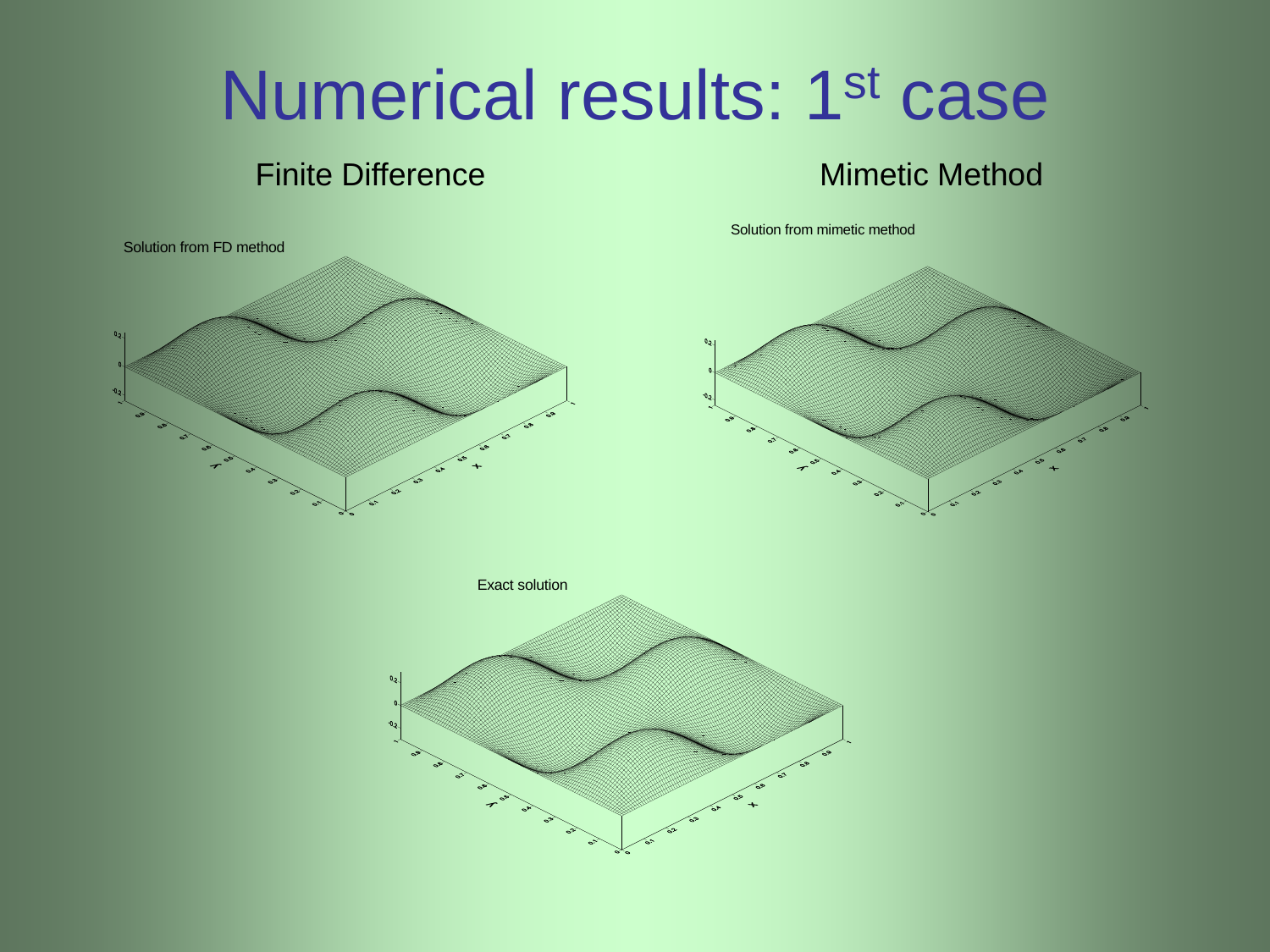### Numerical results

• The truncation error is

$$
E_h = \left(\sum_{i=1}^{N-1} (\tilde{u} - u)^2 * h^2\right)^{1/2}
$$

In this case we compare results using FDM and MM

| $\boldsymbol{h}$ | FD     | MM     |
|------------------|--------|--------|
| 0.20             | 0.5528 | 0.4444 |
| 0.10             | 0.2472 | 0.2063 |
| 0.05             | 0.0828 | 0.0767 |
| 0.025            | 0.0306 | 0.0298 |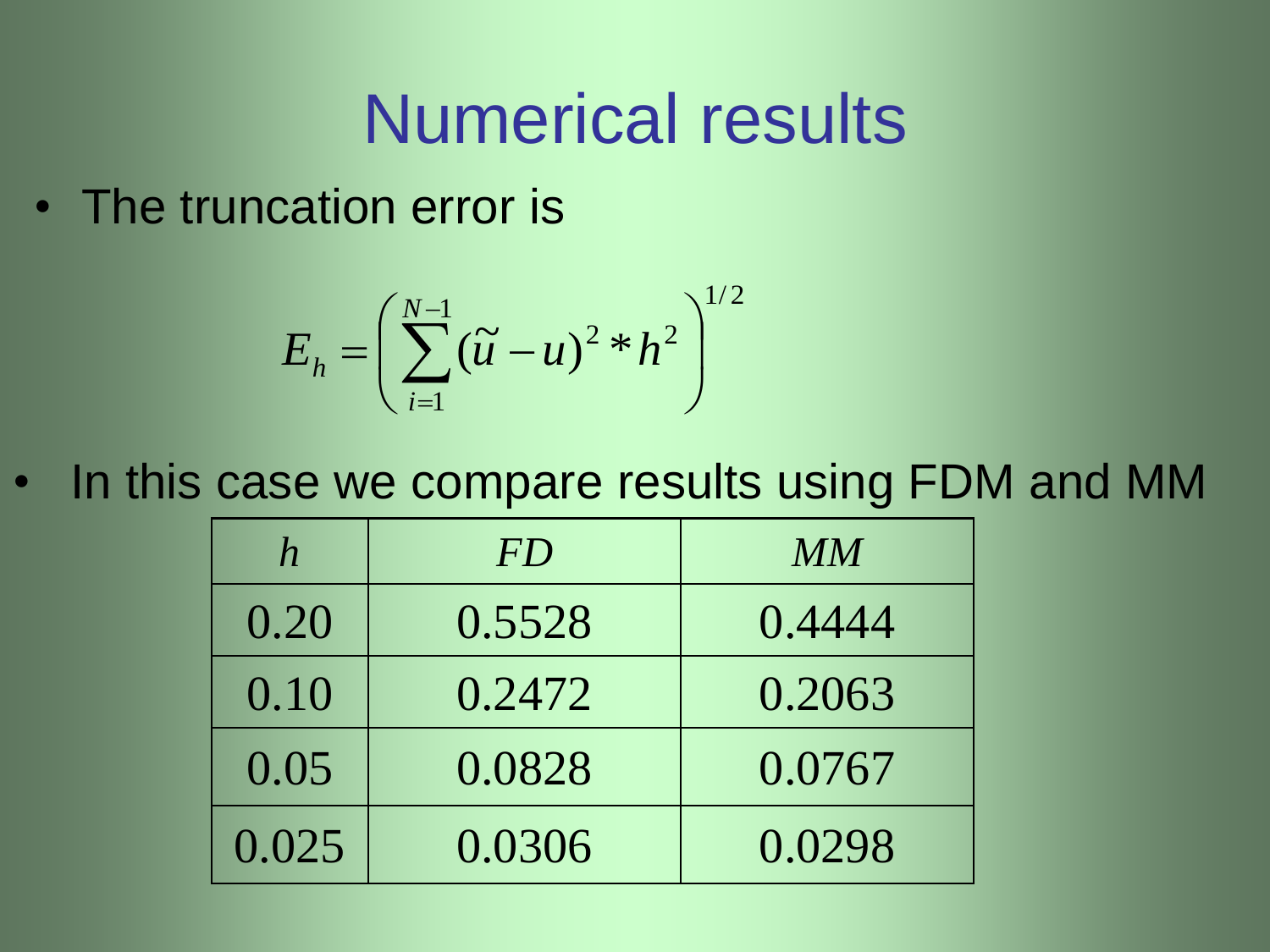# Order of Convergence (q)

### Truncation Error:

 $E_h \leq C h^q$ ; *C convergent rate* (*independent of h*)  $h \leq$ 

Numerical estimation of q:

$$
q = \log_2\left(\frac{E_h}{E_{h/2}}\right)
$$

|      | FD      | MM     |
|------|---------|--------|
| 0.20 |         |        |
| 0.10 | 1.16107 | 1.1071 |
| 0.05 | 1.5779  | 1.4274 |
|      |         |        |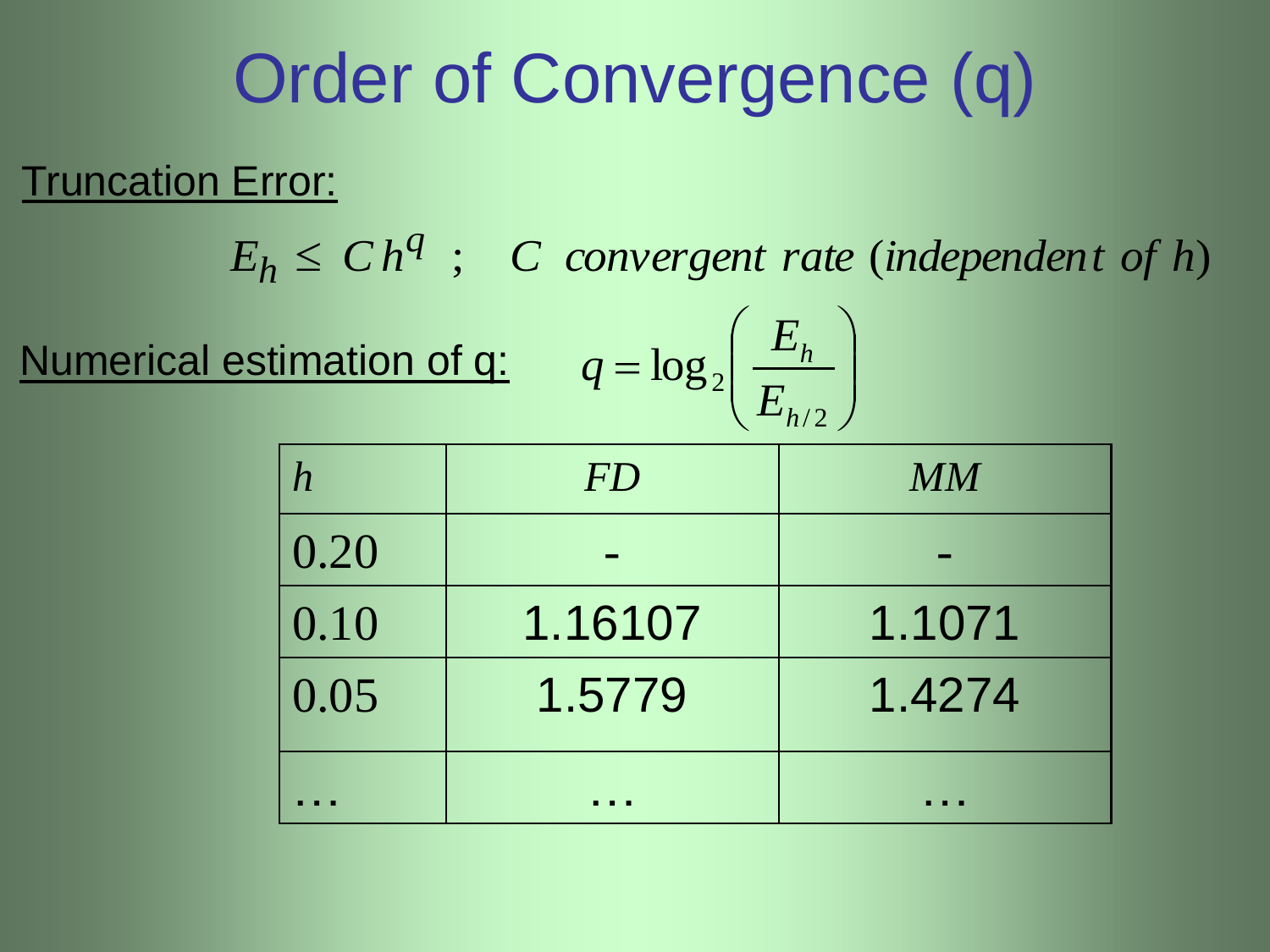### 2-D Model Problem: 2nd case

• Hyperbolic PDE: Wave equation

$$
u_{tt} - c^2 \,div \big(\operatorname{grad} u\big) = F(x) , \quad \vec{x} \in \Omega
$$

*F(x)* is a source term

• Initial Conditions:

 $u_t(0, x, y) = f_2(x, y) = 0$  $u(0, x, y) = f_1(x, y) = 0$ 

 $\alpha u = \gamma$ ,  $x \in \partial \Omega$ •Dirichlet boundary conditions:

 $\alpha$ ,  $\gamma$  are functions given on  $\partial\Omega$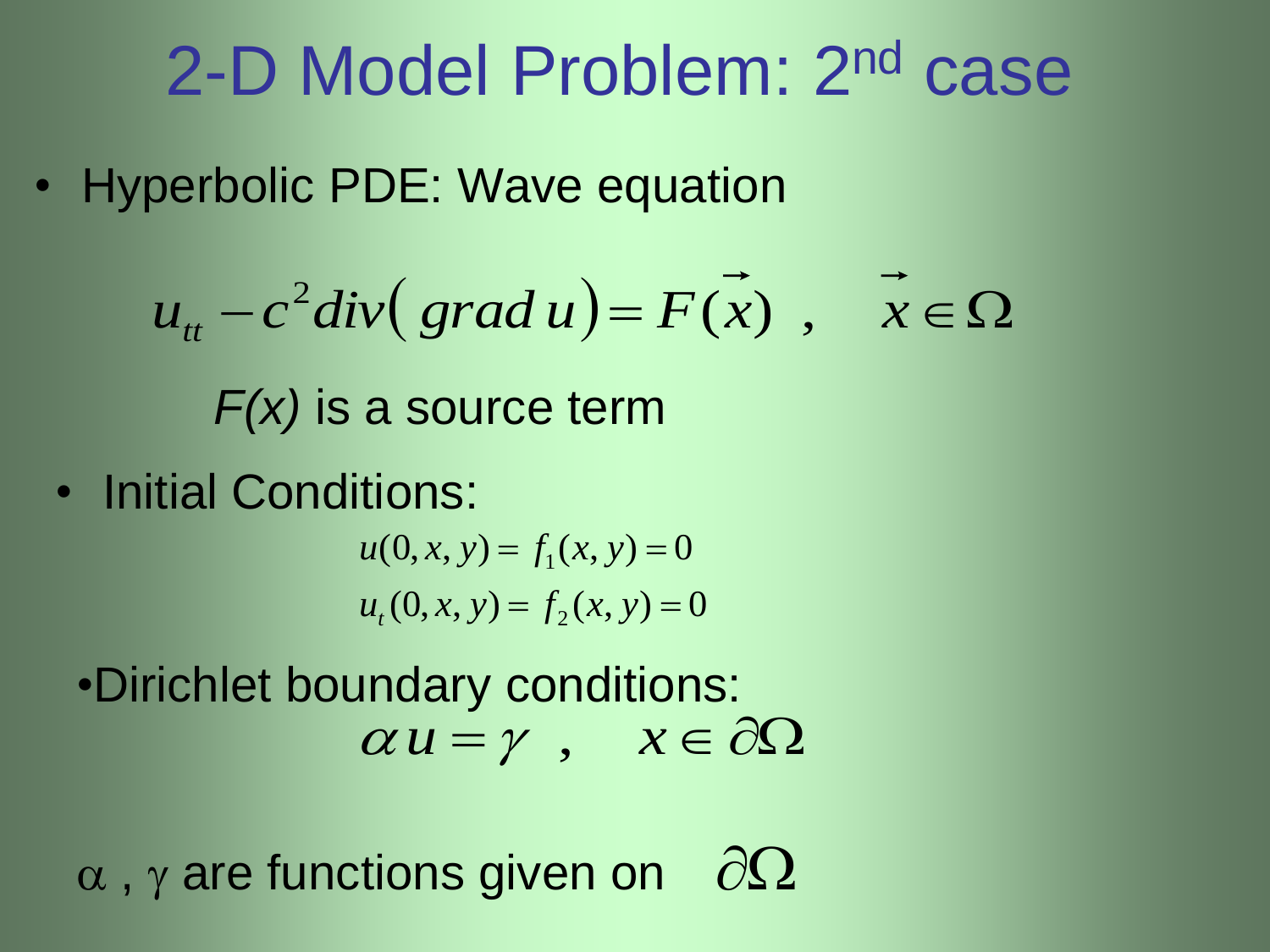# Numerical results: 2nd case



### 5  $10<sub>2</sub>$  $15<sub>1</sub>$ 20)





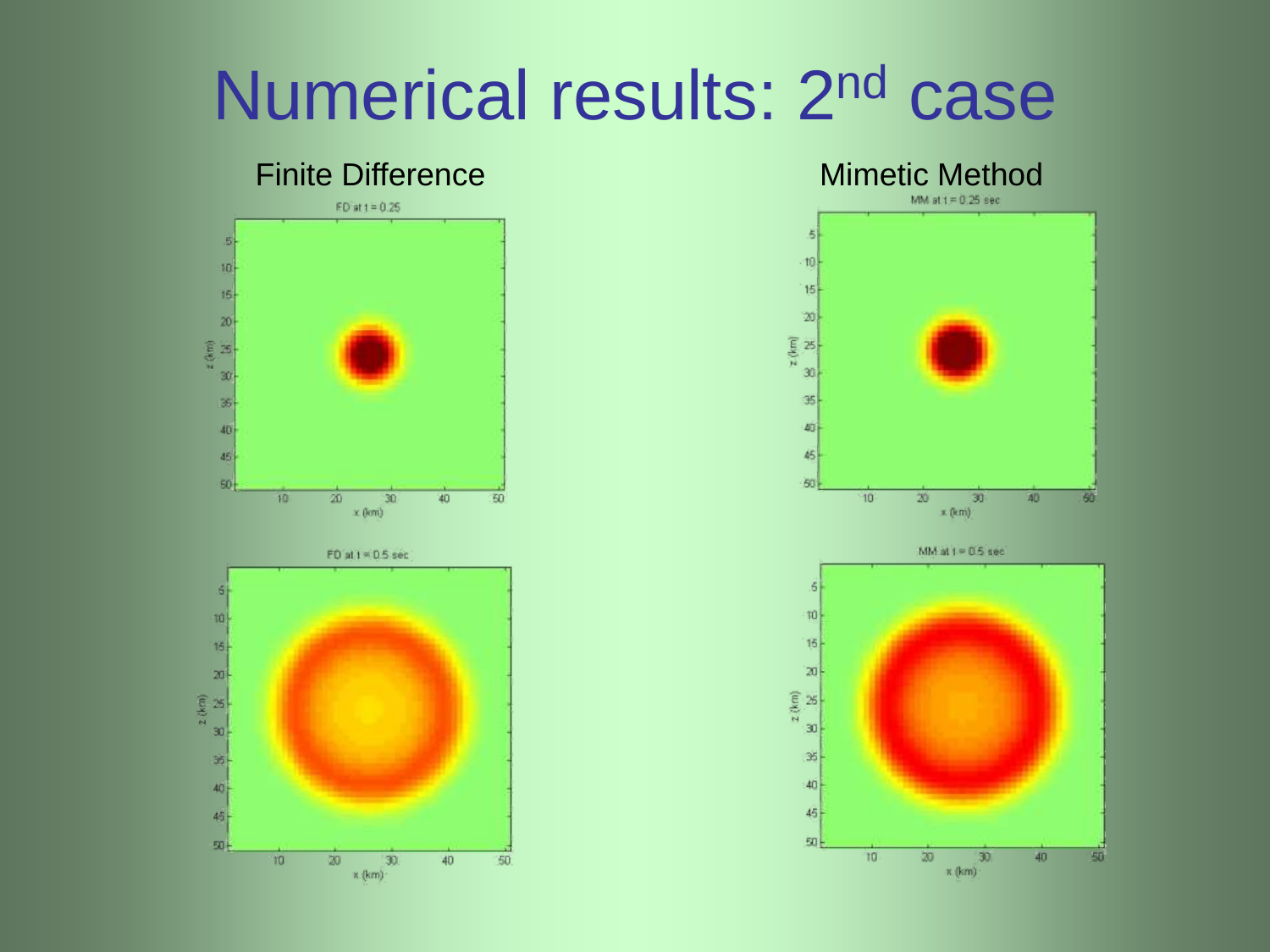# Conclusion and Comments

- Mimetic Methods are simple to implement and reliable method.
- In some cases the numerical experiments shows that mimetic methods is more robust than other algorithms.
- The results are based on the convergence rate, and if results are not better in some cases, it performs equal as the other methods
- It is hoped that this method will be reliable and lead to similar results in higher dimensional cases.